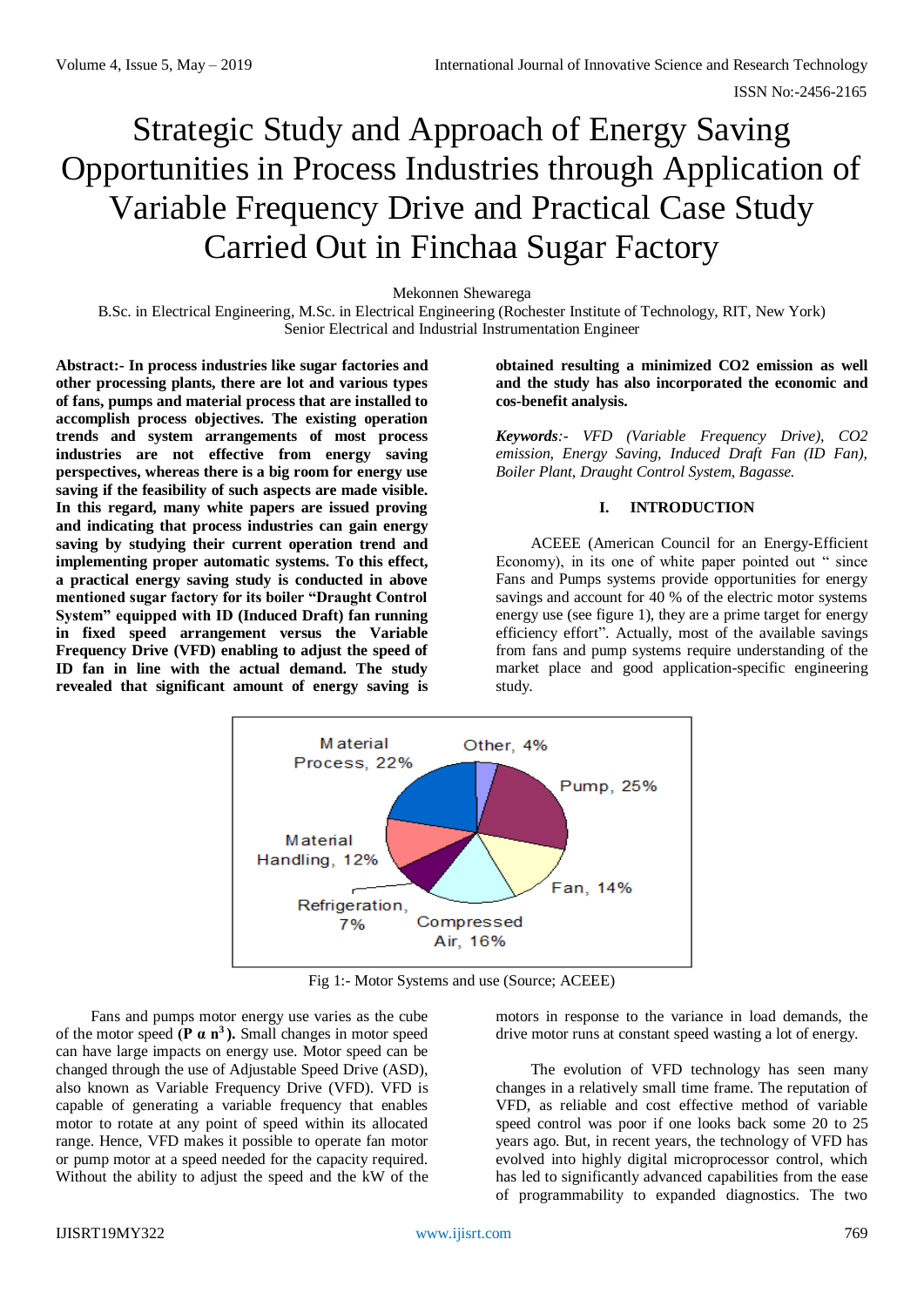ISSN No:-2456-2165

important significant benefits from the evolution in the technology are:

- That of cost and reliability;
- Significant reduction in physical size when compared to the VFD products on the market of old time (20 to 25 years back), which were expensive, unreliable and physically large.

This paper focused on strategic approaches and identification methods of energy savings in process industries related to pumps, fans and other drives which provide large opportunities for energy savings and account for motor system energy use through implementation of appropriate variable frequency drives (VFD). The study further presented a practical study of energy saving conducted in boiler plant (Induced Draft fan motor) of Finchaa Sugar Factory.

### **II. SYSTEMATIC APPROACHES AND IDENTIFICATIONS OF ENERGY SAVING OPPORTUNITIES IN PROCESS INDUSTRIES**

Mostly, any processing plants do have fans, pumps, material processes, which do have room for energy savings. In practicing review of process industries for energy saving schemes with subsequent development of recommendations, a systematic approach and identification techniques are required in order to arrive at practical results. The first step of the systematic approaches is to identify the critical operating points of trend, which includes capacity information, energy usage (kW) and information affecting efficiency of equipment. After having identified the critical operating points, the following approaches are to be followed:

- Trends are to be established to collect operating data on  $\frac{1}{2}$  hr or 1 hr basis.
- Modelling of the actual sequencing strategies of plant operation that are implemented.
- Gathering operating information that is available from the individual system components using microprocessor based Data Acquisition System (DAS) instruments for various electrical and process measuring quantities.
- Identification of saving opportunities through detailed analysis of specific site and system operation, and understanding of current design, selection and operation and maintenance practice.
- Proper evaluation is essential to accessing and correctly applying VFD. VFD makes it possible to operate pumps, fans and compressor motors at a speed needed for the capacity required. Without the ability to automatically adjust the speed and the kW of the motors in response to the actual load demands, the drive motor runs at constant speed wasting a lot of energy. In addition, there could be a great potential for energy savings if the original design philosophy was set for the worst case maximum water flow, air flow or other media flow conditions.
- Development of baseline of operations through the established modelling, identification of energy saving opportunities areas and points.
- The most significant opportunities related to current operation trends that may provide energy saving by implementing proper automatic sequencing systems.
- The accuracy of calculation of the energy savings shall depend on the enhanced models developed from operation trends.
- Evaluation using life cycle costing techniques.
- The economic evaluation needs to consider the installed cost, change in maintenance cost and system service life.
- Indication of the annual cost reduction per year through implementation of the energy saving system.
- Indication of the annual cost per year that is used to maintain and install the monitoring units.
- Estimation of installed cost with its service life and indication of the Net value resulted from implementing the above energy saving mechanisms.
- Indication of projected payback period of the installed systems (like VFD, automatic sequencing system, etc…)

# **III. PRACTICAL CASE STUDY OF ENERGY SAVING CONDUCTED FOR SPECIFIC PLANT (BOILER INDUCED DRAFT FAN MOTOR) OF FINCHAA SUGAR FACTORY**

# *A. The Selected Energy Saving Area in the Factory*

Finchaa Sugar Factory do have two boiler plants each with steam flow capacity of 65 tone/hr at temperature and pressure of 400<sup>0</sup>c and 30 bar. The steam is utilized at various plants of the factory for the purposes of electric power generation through steam turbines, direct drive of mills and shredder, and other heat exchanging applications. In order for the respective boilers to sustainably feed the plants in steady and controlled manner, various control systems are involved, i.e. Feed water control system, Oxygen trim, Combustion control system, draft control system, in the like. The respective boiler system is equipped with Distributed Control System (DCS), which is microprocessor based system with modular architecture having peer-to-peer communication capability to share data asynchronously among modules. All control and data calculations are executed in the modules and the respective interface outputs go to different slave units (like dampers, control valves, drives, etc.)

The practical energy saving study is conducted on the "Draught Control System" which is equipped with ID (Induced Draft) fan with variable frequency drive (VFD) of General Electric origin ACG2000G series, Though this VFD is capable of generating a variable frequency  $(0 - 50)$ Hz) that enables ID fan motor to rotate at any required point of speed, the automatic speed varying capability was not functional and reliable. Hence, the operation trend of this VFD is altered to run the ID fan motor at a fixed speed and the control of the furnace draught is manipulated through varying the damper opening. To this effect, if the operation trend of this VFD were to use the automatic speed varying capabilities or other current and cost effective VFD were implemented, the energy saving opportunity that may be obtained from this specific operation of fan alone could have been high.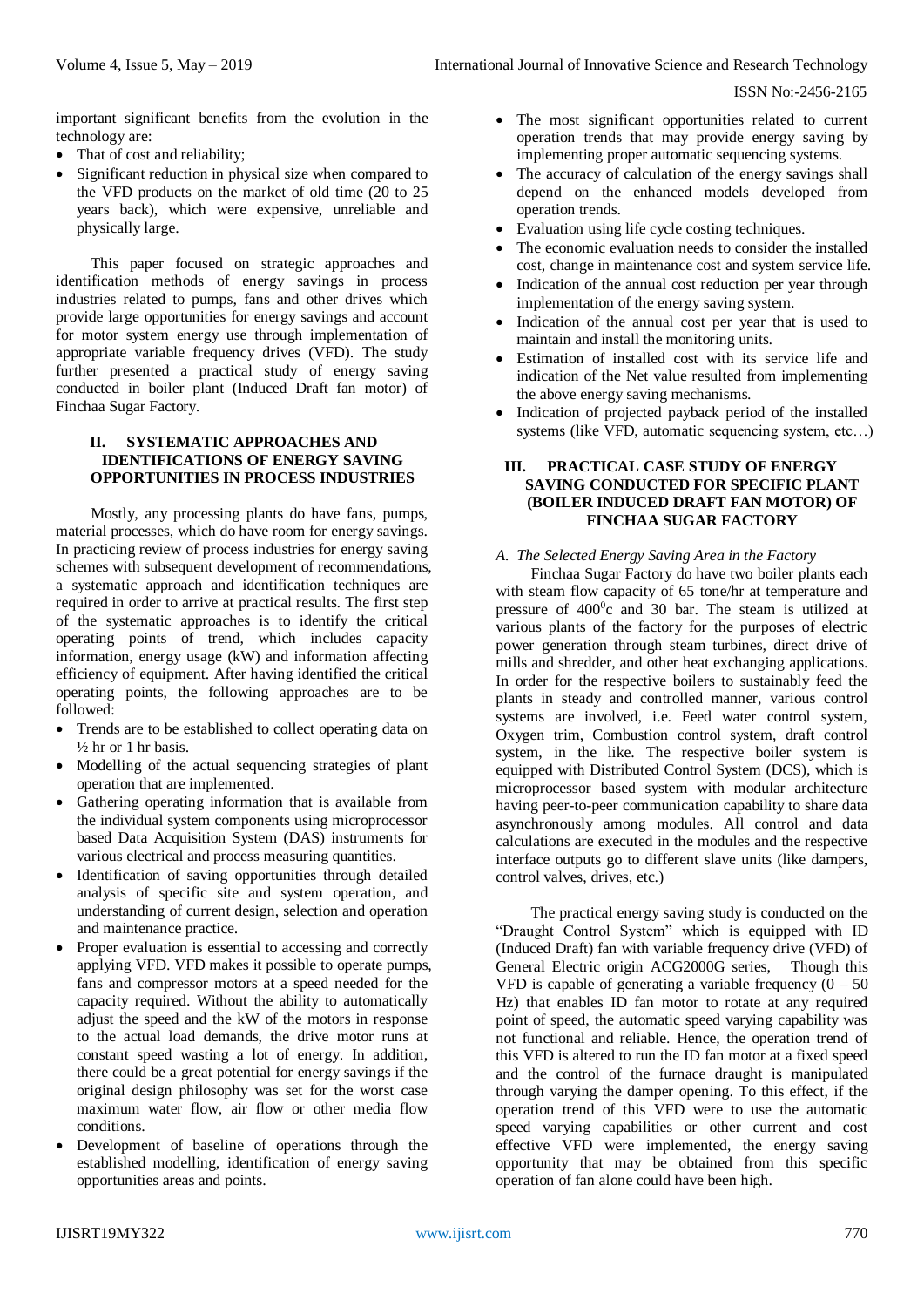#### *B. The Energy Saving Estimate*

#### *The Boiler ID Fan Operating Energy Cost*

With the current operation trend of the boiler plant, the ID fan motor (rated capacity of 400 hp) is running at fixed speed. Whether the boiler plant operates at its minimum or maximum capacity of steam production, the ID fan motor is operating at fixed speed without the adjustment of the actual power demand and hence wasting energy.

Therefore, with electricity at about 0.04375 USD/ kWh, the boiler ID fan with 70 % load factor (average load factor record) in continuous operation, driven by an A.C. induction motor of 400 hp, consumes energy of (400 hp X 0.746 kW/hp X 4620 hrs/year (campaign hrs)  $\overline{X}$  0.7 X 1/0.967 (motor efficiency) = **997,958.22 kWh** and generates cost of 997,958.22 kWh X 0.06 USD/kWh = **59,877.49 USD/Year.**

As sugar factory produces its own electricity from Bagasse (residue of sugar cane) energy, it may be essential to put it in terms of kg Bagasse consumed. As per the operational and nominal design parameters of boiler and turbo-alternator of the factory, 0.25 kWh can be generated through 1 kg Bagasse. Thus, 997,958.22 kWh X 4 kg Bagasse/ kWh = **3,991.83 Tonnes of Bagasse /Year.**

*The Operating Data for Boiler ID fan Motor, 400 HP*

The operating data are collected from the factory operation log book which records the hourly operation status and parameters of the plant. Based on the standard correlations of load and air flow profiles, the actual electric power requirement of the ID fan drive is computed from the hourly recorded data of load, air flow and other related boiler parameters. The actual power requirement consumed by the ID fan motor would have been per the operation data depicted in table below, had the VFD of the fan motor utilized the automatic speed varying capability by providing the actual capacity required for the instant load demand.

| hrs          |      | Operating time, Motor ratings, Energy, kWh<br>kW |                |
|--------------|------|--------------------------------------------------|----------------|
| 184.8        |      | 264.49                                           | 48,877.75      |
| 693          |      | 192.81                                           | 133,617.33     |
| 1155         |      | 135.42                                           | 156,410.10     |
| 1386         |      | 90.72                                            | 125,737.92     |
| 924          |      | 57.13                                            | 52,788.12      |
| 277.2        |      | 33.06                                            | 9,164.23       |
| <b>Total</b> | 4620 |                                                  | 526,595.45 kWh |
| hrs          |      |                                                  |                |

Table 1:- Operating Data of ID fan drive, computed from recorded boiler parameters and nominal designs.

#### *Energy Savings from Adjusting Fan Speed*

For various operating periods of the ID fan (Table 1), the kWh consumptions are inferred from the actual records of the boiler operation parameters. These are summed up to obtain the annual kWh demand of the fan drive. The difference between this total and the annual power required for continuous full-speed motor operation represents the energy saving obtained from variable speed operation of the motor. The total estimated kWh of the ID fan drive (if it were operated by the variable speed control) is 526,595.45 kWh (in Table 1). The annual saving in terms of electric power:  $(997,958.22 \text{ kWh})$  minus 526,595.45 kWh minus **526,595.45** kWh)= **471,362.77 kWhr/Year**.

In terms of the bagasse saving, with 4 kg Bagasse per 1 kWh generation, 526,595.45 kWhr X 4 kg Bagasse/ kWhr = **2,106.38 tonnes of Bagasse /Year.** The difference between the annual energy required fro continuous operation and the annual required for variable speed is the annual saving, which in terms of Bagasse: (**3,991.83 minus 2,106.38)** = **1,885.45 Tonnes of Bagasse /Year**,

#### *Energy Saving Calculator and VFD sizing & selection Software*

VFD manufacturers like ABB, Honeywell, etc. release some user-friendly energy calculator software which enables to compute and find out respective costbenefit, energy saving and  $CO<sub>2</sub>$  emissions minimization. ABB, one of the VFD manufacturers in the world produces various types of VFD for different applications and the VFD manufacturer (ABB) product is utilized to merely substantiate the actual energy saving analysis made in sections 3.2.1 and 3.2.3. The output of the calculated energy saving is shown in figure 2, keyed in with design & operation parameters of the fan drive.